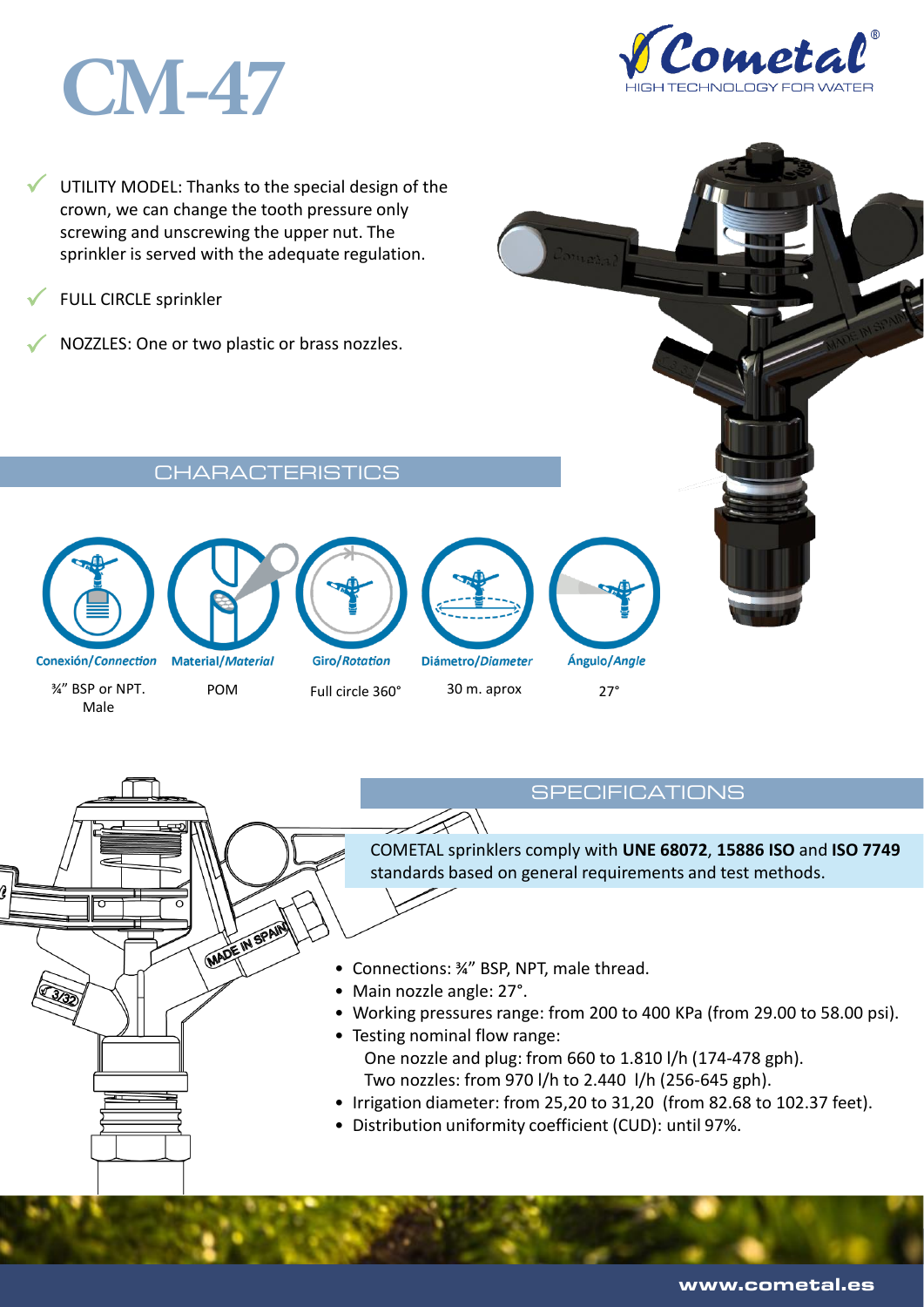

# TWO NOZZLES EST EST ELECTRICITY CONTROL